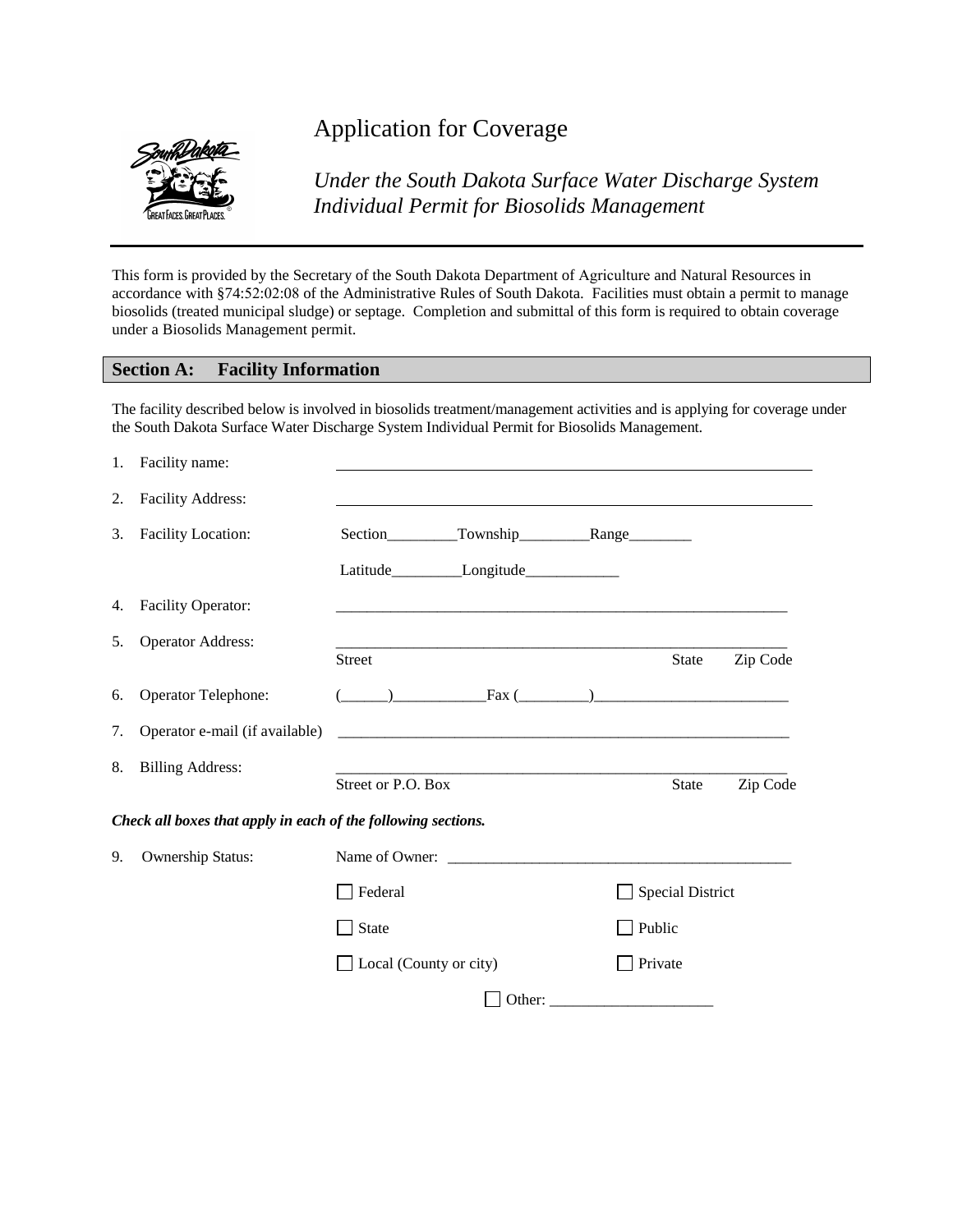10. Is the facility or any associated management or application site(s) on:

|     | Federal Land                                                                        |  |  |
|-----|-------------------------------------------------------------------------------------|--|--|
|     | Indian Land                                                                         |  |  |
|     | if yes, explain:                                                                    |  |  |
|     |                                                                                     |  |  |
|     |                                                                                     |  |  |
|     | 11. Facility Type:                                                                  |  |  |
|     | Sewage Treatment Plant                                                              |  |  |
|     | Class I (facilities with industrial pretreatment programs or designated as Class I) |  |  |
|     | Wet-weather design flow equal to or greater than 1 million gallons per day          |  |  |
|     | Serves 10,000 people or more                                                        |  |  |
|     | Design flow less than 1 million gallons per day and serves less than 10,000 people  |  |  |
|     | <b>Compost Facility</b>                                                             |  |  |
|     | Septage Management Facility                                                         |  |  |
|     | <b>Beneficial Use Facility</b>                                                      |  |  |
| 12. | What is the capacity of your facility?                                              |  |  |
|     | Sewage treatment plants specify wet-weather design flow in million gallons per day  |  |  |
|     | <b>Section B:</b><br><b>Facility Operations</b>                                     |  |  |
|     |                                                                                     |  |  |
| 1.  | Sewage Treatment Facility:                                                          |  |  |
|     | Pre-treatment<br><b>Activated Sludge</b><br>b.<br>a.                                |  |  |
|     | Settling basins<br>Normal activated                                                 |  |  |

| $\Box$ betting easing | $\blacksquare$                   |
|-----------------------|----------------------------------|
| $\Box$ Screening      | $\Box$ Fine bubble               |
| $\Box$ Grinding       | $\Box$ Pure oxygen activated     |
|                       | $\Box$ Sequential batch reactors |
|                       | $\Box$ Oxidation ditch           |
|                       | Carrousel                        |
|                       | Other:                           |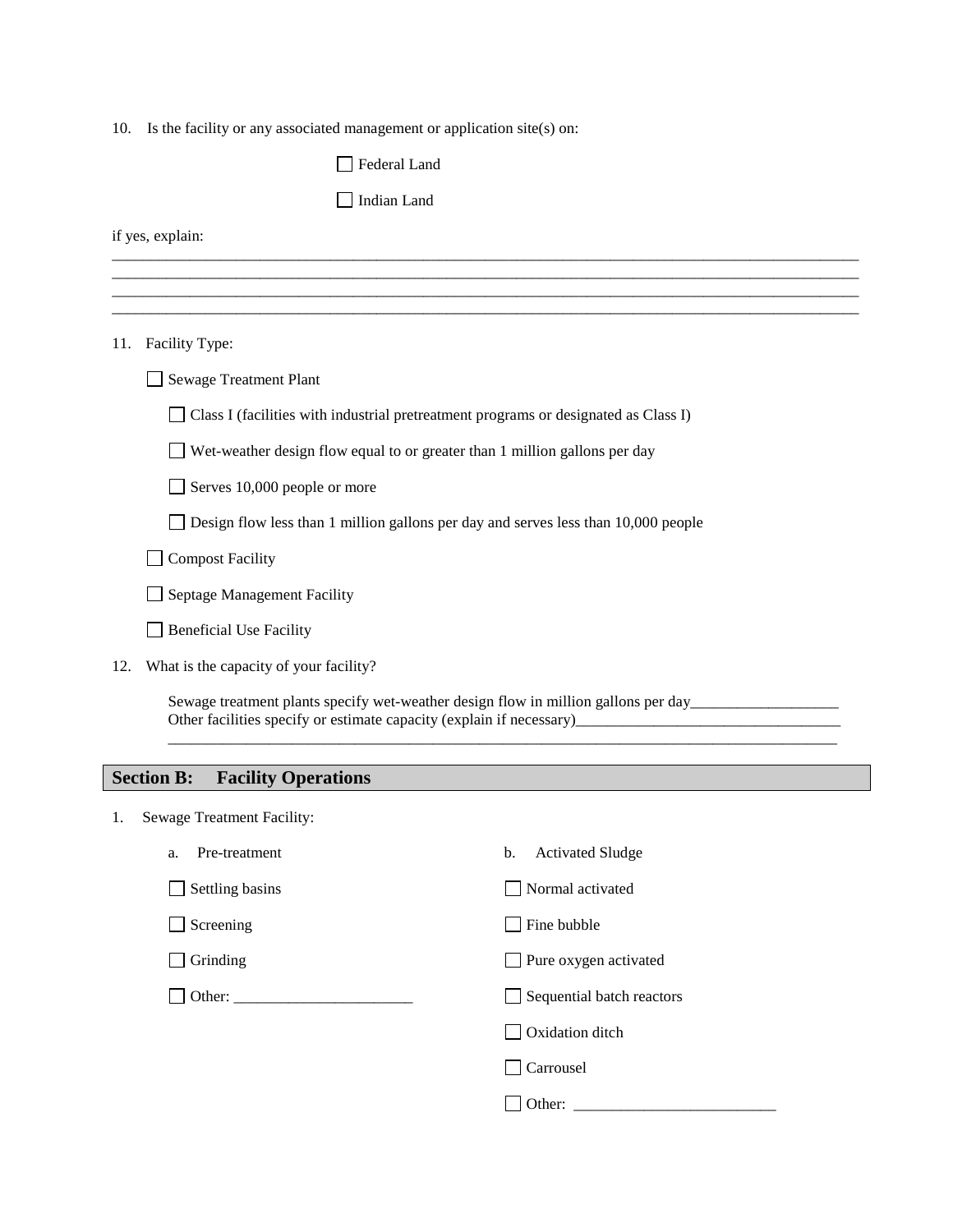|    | <b>Fixed Film</b><br>c.              | d.<br>Lagoons                               |
|----|--------------------------------------|---------------------------------------------|
|    | K.S. loaded trickling filters        | Without aeration or recirculation           |
|    | Block media high air                 | Aerated without recirculation               |
|    | Rotating biological contactors       | Aerated with recirculation                  |
|    | Plastic media                        | Aerated settled                             |
|    | Ordinary stones                      | Biolac system                               |
|    | Recirculating gravel filters         |                                             |
|    |                                      |                                             |
|    | Digestion<br>e.                      | <b>Biosolids Treatment/Management</b><br>f. |
|    | Aerobic                              | Drying beds                                 |
|    | Mixed aerobic/anaerobic              | Belt-filter presses                         |
|    | Anaerobic                            | Centrifuge                                  |
|    | Thermophilic                         | Composting                                  |
|    |                                      | <b>Bagging</b>                              |
|    |                                      | Alkaline stabilization                      |
|    |                                      | Polymer                                     |
|    |                                      | <b>Heat Drying</b>                          |
|    |                                      | <b>Heat Treatment</b>                       |
|    |                                      | Irradiation                                 |
|    |                                      | Pasteurization                              |
|    |                                      |                                             |
| 2. | <b>Septage Management Facilities</b> |                                             |
|    | Composting                           |                                             |
|    | Aeration                             |                                             |
|    | Screening                            |                                             |
|    | Grinding                             |                                             |
|    | pH adjustment                        |                                             |

| $\overline{\phantom{a}}$ Other |  |  |
|--------------------------------|--|--|
|                                |  |  |

None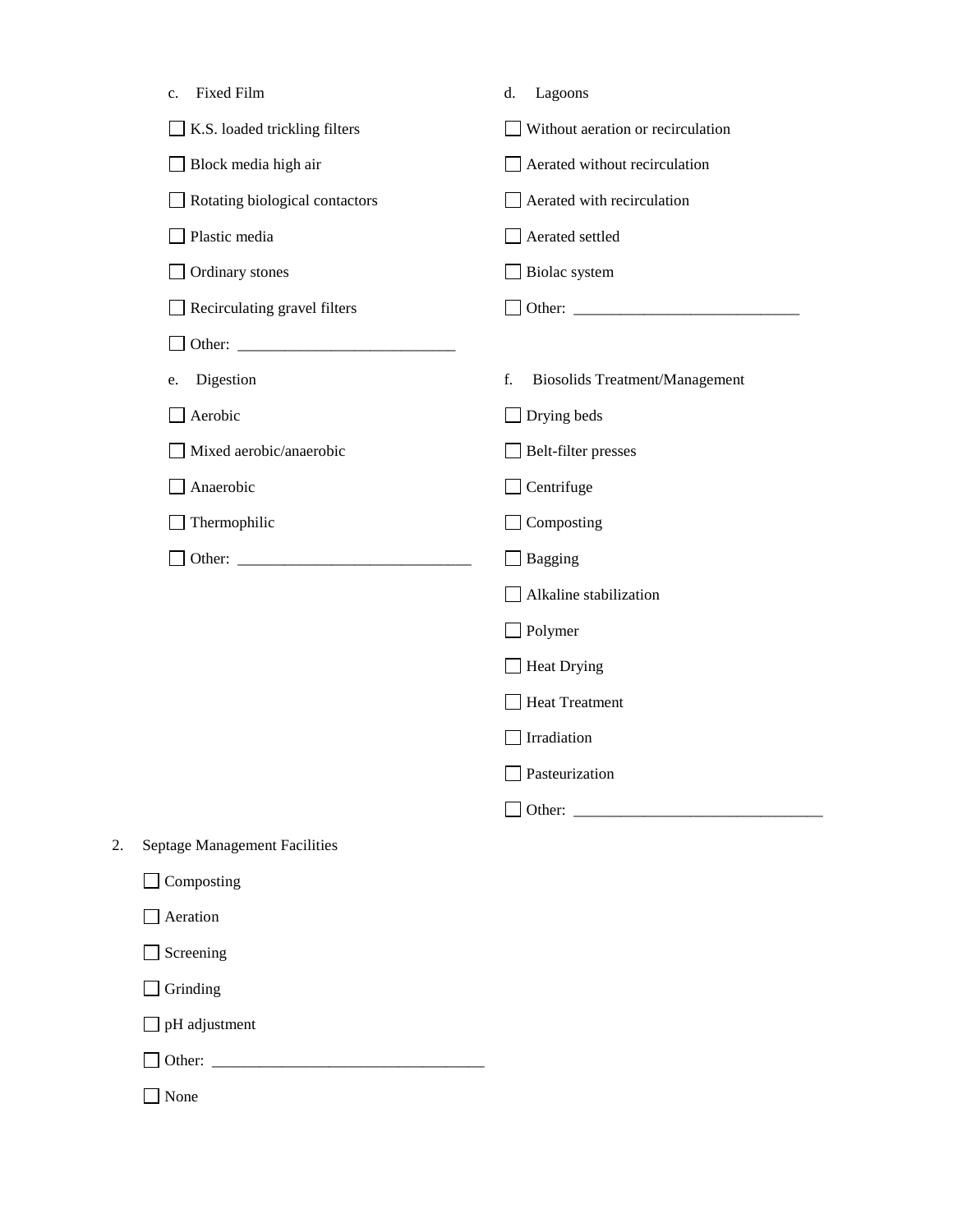3. Discuss any seasonal or operational variations that affect either the quality or quantity of biosolids/septage that is generated or managed:



- 4. **Topographic Map**. Provide a topographic map or maps (or other appropriate map(s) if a topographic map is unavailable) that shows the following items of information. Map(s) should include the area one mile beyond all property boundaries of the facility:
	- a. Location of all biosolids management facilities, including locations where biosolids is stored, treated, or disposed.
	- b. Location of all wells, springs, and other surface water bodies, listed in public records or otherwise known to the applicant within ¼ mile of the facility property boundaries.

**Line Drawing**. Provide a line drawing and/or a narrative description that identifies all biosolids processes that will be employed during the term of the permit, including all processes used for collecting, dewatering, storing, or treating biosolids, the destination(s) of all liquids and solids leaving each unit, and all methods used for pathogen reduction and vector attraction reduction.

5. **Contractor Information.** Are any operational or maintenance aspects of this facility related to biosolids generation, treatment, use or disposal the responsibility of a contractor?  $\Box$  Yes  $\Box$  No

If yes, provide the following for each contractor (attach additional pages if necessary):

- a. Name: \_\_\_\_\_\_\_\_\_\_\_\_\_\_\_\_\_\_\_\_\_\_\_\_\_\_\_\_\_\_\_\_\_\_\_\_\_\_\_\_\_\_\_\_\_\_\_\_\_\_\_\_\_\_\_\_\_\_\_\_\_\_\_\_\_\_
- b. Mailing Address:
- c. Telephone Number:

\_\_\_\_\_\_\_\_\_\_\_\_\_\_\_\_\_\_\_\_\_\_\_\_\_\_\_\_\_\_\_\_\_\_\_\_\_\_\_\_\_\_\_\_\_\_\_\_\_\_\_\_\_\_\_\_\_\_\_\_\_\_\_\_\_\_\_\_\_\_\_\_\_\_\_\_\_\_\_\_\_\_\_\_\_\_\_\_

d. Responsibilities of contractor:

#### **Section C: Biosolids Quantity & Quality**

- 1. Annual production of biosolids (based on a five-year average in dry tons):
- 2. Amount of biosolids used during last calendar year (dry ton):

Actual Estimated

3. Amount of biosolids maintained in storage (dry tons):

 $\Box$  Actual  $\Box$  Estimated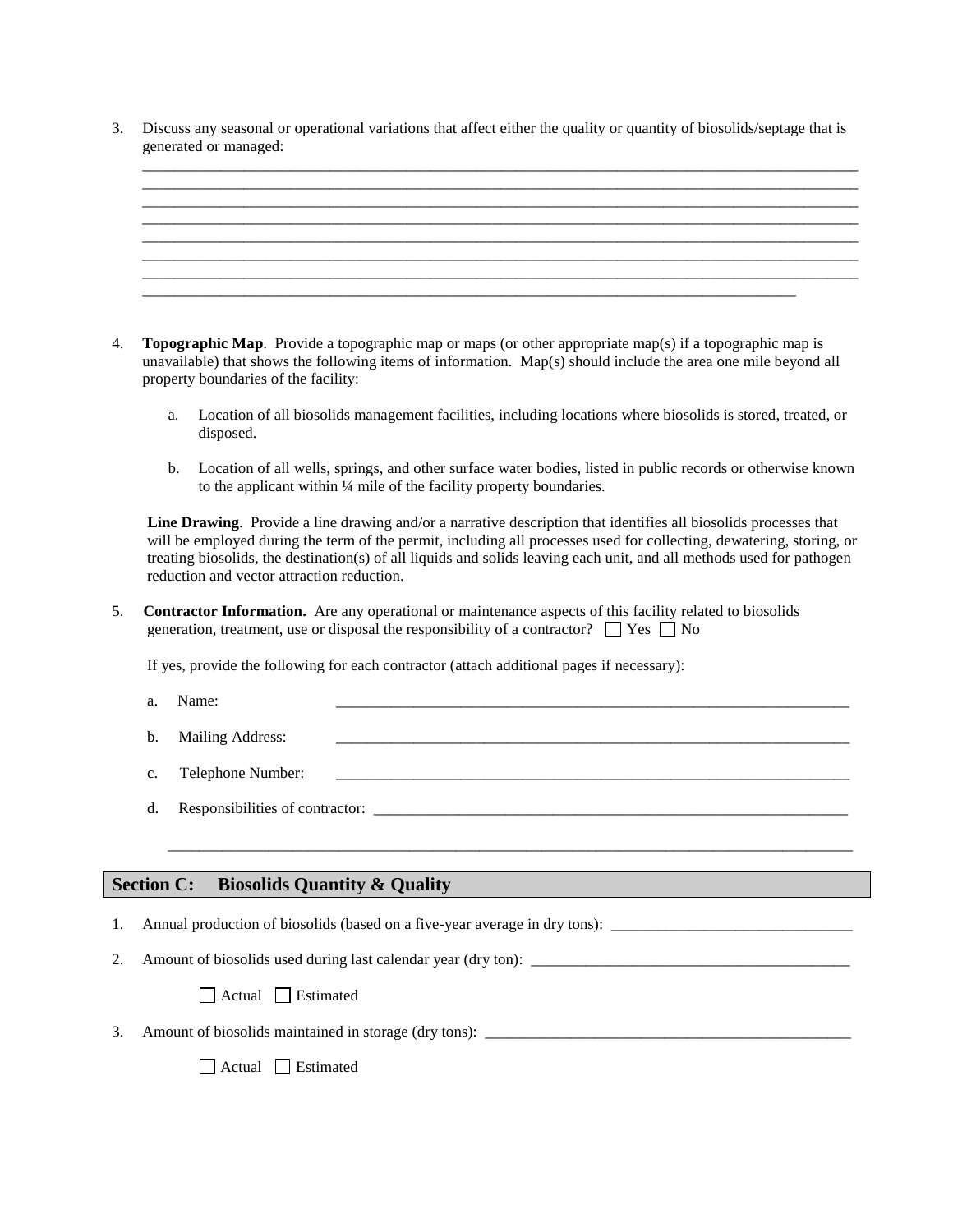4. Do you expect major changes in product quantities generated, used, or stored during the next five years?

|    | Yes $\Box$ No                                                             |                                                                                                                 |
|----|---------------------------------------------------------------------------|-----------------------------------------------------------------------------------------------------------------|
|    | If yes, explain:                                                          |                                                                                                                 |
|    |                                                                           |                                                                                                                 |
|    |                                                                           |                                                                                                                 |
| 5. | If a septage management facility, what types of septage will you handle?  |                                                                                                                 |
|    | $\Box$ Class I                                                            |                                                                                                                 |
|    | Class II                                                                  |                                                                                                                 |
|    | Class III                                                                 |                                                                                                                 |
| 6. | Typical Biosolids constituent concentrations (not applicable to septage): |                                                                                                                 |
|    | Average calculated from previous year's data.                             |                                                                                                                 |
|    | Concentrations based on most recent data.                                 |                                                                                                                 |
|    |                                                                           |                                                                                                                 |
|    | Constituent level in ppm (dry weight basis):                              |                                                                                                                 |
|    | Arsenic                                                                   | Nitrate Nitrogen                                                                                                |
|    | Cadmium                                                                   | Ammonia Nitrogen                                                                                                |
|    | Copper                                                                    | Total Kjeldahl Nitrogen                                                                                         |
|    | Lead                                                                      | Phosphate                                                                                                       |
|    | Mercury                                                                   | % Total solids                                                                                                  |
|    | Molybdenum                                                                | % Volatile solids (% of total)                                                                                  |
|    | Nickel                                                                    | pH                                                                                                              |
|    | Selenium                                                                  |                                                                                                                 |
|    | Zinc                                                                      |                                                                                                                 |
| 7. |                                                                           | Indicate pathogen reduction class and alternative employed. Note: All Class A alternatives require sampling and |

- analysis.
	- Class A Alternative 1 *Time and Temperature*
	- Class A Alternative 2 *Alkaline stabilization*
	- Class A Alternative 3 *Process verification*
	- Class A Alternative 4 *Batch verification*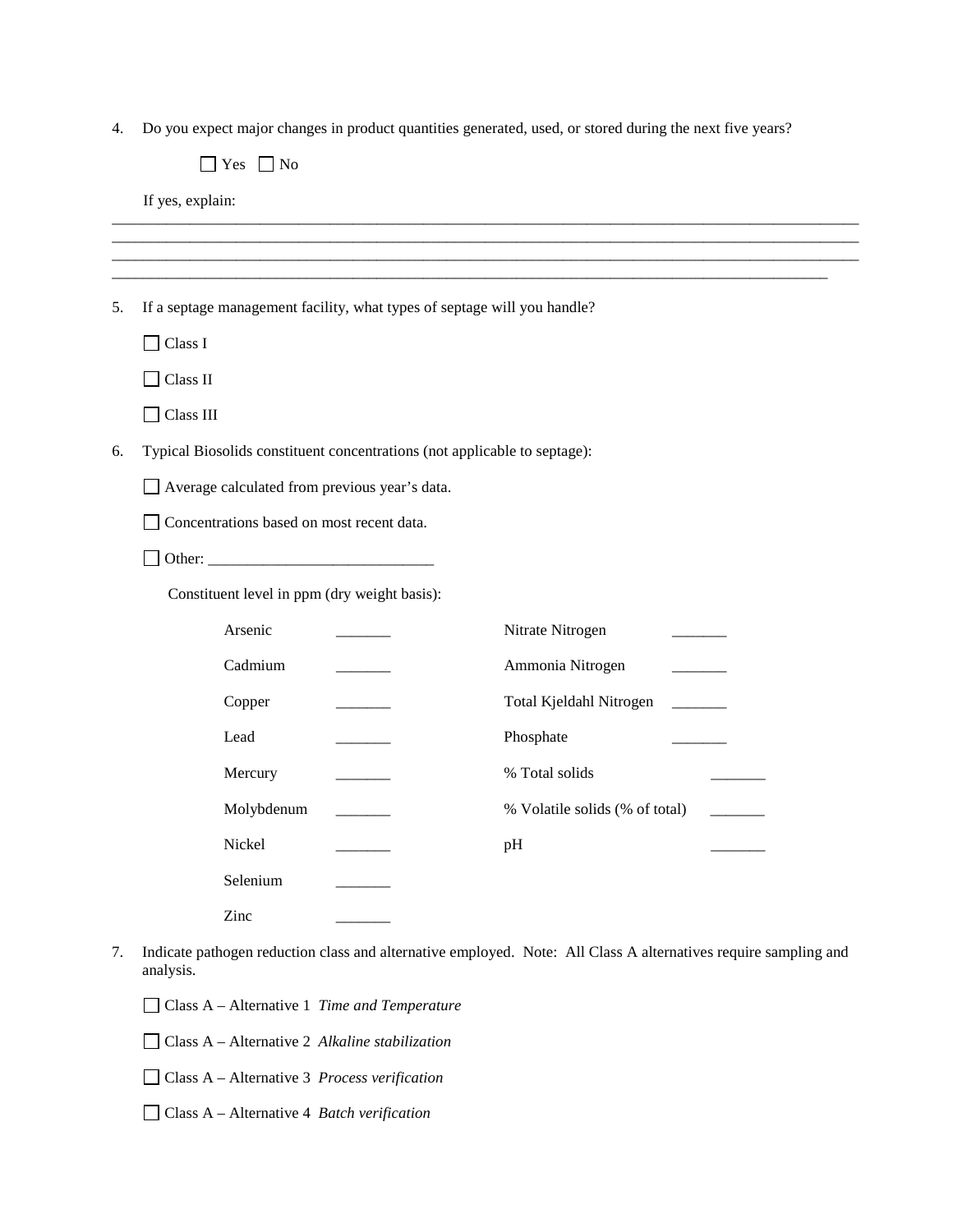Class A – Alternative 5 *Process to Further Reduce Pathogens (PFRP)*

Class A – Alternative 6 *Equivalency determination*

Class B – Alternative 1 *Seven samples analyzed for fecal coliform*

Class B – Alternative 2 *Process to Significantly Reduce Pathogens (PSRP)*

Class B – Alternative 3 *Equivalency determination*

Does not meet pathogen reduction requirements. If not, explain:

8. Indicate vector attraction reduction alternative employed.

38% volatile solids reduction, or

□ Bench sheet

Aerobic process with SOUR test

Aerobic treatment meeting time/temperature

 $\Box$  pH adjustment

75% or greater solids content for biosolids containing only stabilized solids

90% or greater solids content for biosolids containing any unstabilized solids

 $\Box$  Injection below the surface of the ground

 $\Box$  Incorporation after application

9. You must submit the following data with your permit application:

Biosolids monitoring data (submit all available data for last two years)

Soils at application site (submit only if biosolids are not exceptional quality and the site is to be used again.)

\_\_\_\_\_\_\_\_\_\_\_\_\_\_\_\_\_\_\_\_\_\_\_\_\_\_\_\_\_\_\_\_\_\_\_\_\_\_\_\_\_\_\_\_\_\_\_\_\_\_\_\_\_\_\_\_\_\_\_\_\_\_\_\_\_\_\_\_\_\_\_\_\_\_\_\_\_\_\_\_\_\_\_\_\_\_\_\_\_\_\_\_\_\_\_\_ \_\_\_\_\_\_\_\_\_\_\_\_\_\_\_\_\_\_\_\_\_\_\_\_\_\_\_\_\_\_\_\_\_\_\_\_\_\_\_\_\_\_\_\_\_\_\_\_\_\_\_\_\_\_\_\_\_\_\_\_\_\_\_\_\_\_\_\_\_\_\_\_\_\_\_\_\_\_\_\_\_\_\_\_\_\_\_\_\_\_\_\_\_\_\_\_ \_\_\_\_\_\_\_\_\_\_\_\_\_\_\_\_\_\_\_\_\_\_\_\_\_\_\_\_\_\_\_\_\_\_\_\_\_\_\_\_\_\_\_\_\_\_\_\_\_\_\_\_\_\_\_\_\_\_\_\_\_\_\_\_\_\_\_\_\_\_\_\_\_\_\_\_\_\_\_\_\_\_\_\_\_\_\_\_\_\_\_\_\_

Surface and groundwater monitoring data (submit only if biosolids are not exceptional quality)

#### *You may provide your data in the following forms:*

 $\Box$  As an attachment to this application

Compiled in annual reports completed and submitted with this application

Include any site specific data with a related Site Specific Land Application Plan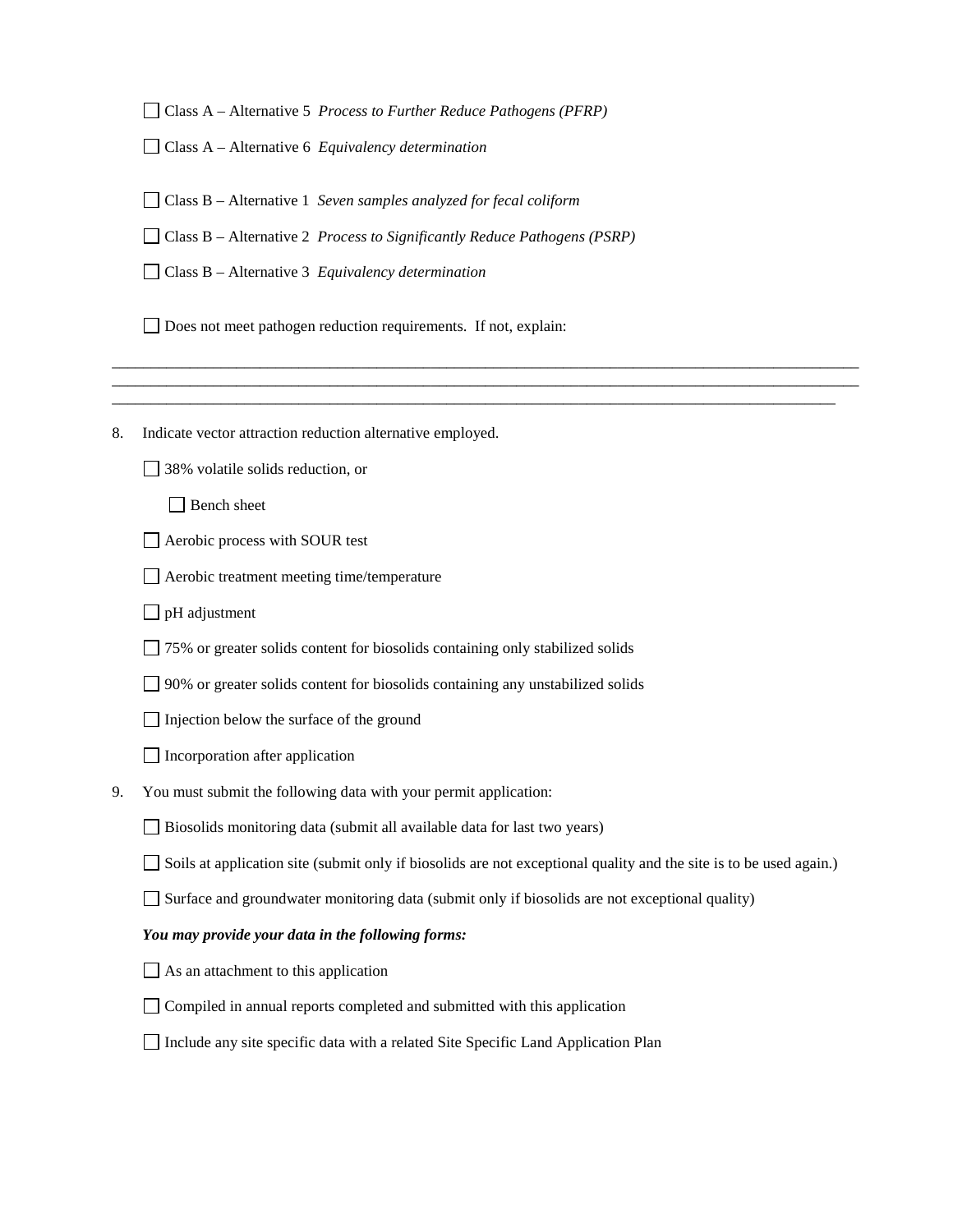10. Do you currently transfer any biosolids to another facility for further treatment?

| Yes | N <sub>o</sub>                                                         |               |      |              |          |
|-----|------------------------------------------------------------------------|---------------|------|--------------|----------|
|     | If yes, provide: (attach additional sheets if more than one)           |               |      |              |          |
|     | Name of the facility:                                                  |               |      |              |          |
|     | Address:                                                               | <b>Street</b> | City | <b>State</b> | Zip Code |
|     | <b>Operator Name:</b>                                                  |               |      |              |          |
|     |                                                                        |               |      |              |          |
|     | 11. Does your facility receive biosolids from another treatment works? |               |      |              |          |
| Yes | $\Box$ No                                                              |               |      |              |          |
|     | If yes, provide: (attach additional sheets if needed)                  |               |      |              |          |
|     | Name of the facility:                                                  |               |      |              |          |
|     | Address:                                                               | <b>Street</b> | City | State        | Zip Code |
|     | Name of the facility:                                                  |               |      |              |          |
|     | Address:                                                               | <b>Street</b> | City | <b>State</b> | Zip Code |
|     | Name of the facility:                                                  |               |      |              |          |
|     | Address:                                                               | <b>Street</b> | City | <b>State</b> | Zip Code |

### **Section D: Biosolids Beneficially Used**

1. Biosolids are:

Sold or given away in:

 $\Box$  Bulk

Small quantities

Other: \_\_\_\_\_\_\_\_\_\_\_\_\_\_\_\_\_\_\_\_\_\_\_\_\_\_\_\_\_\_\_\_\_\_\_\_\_\_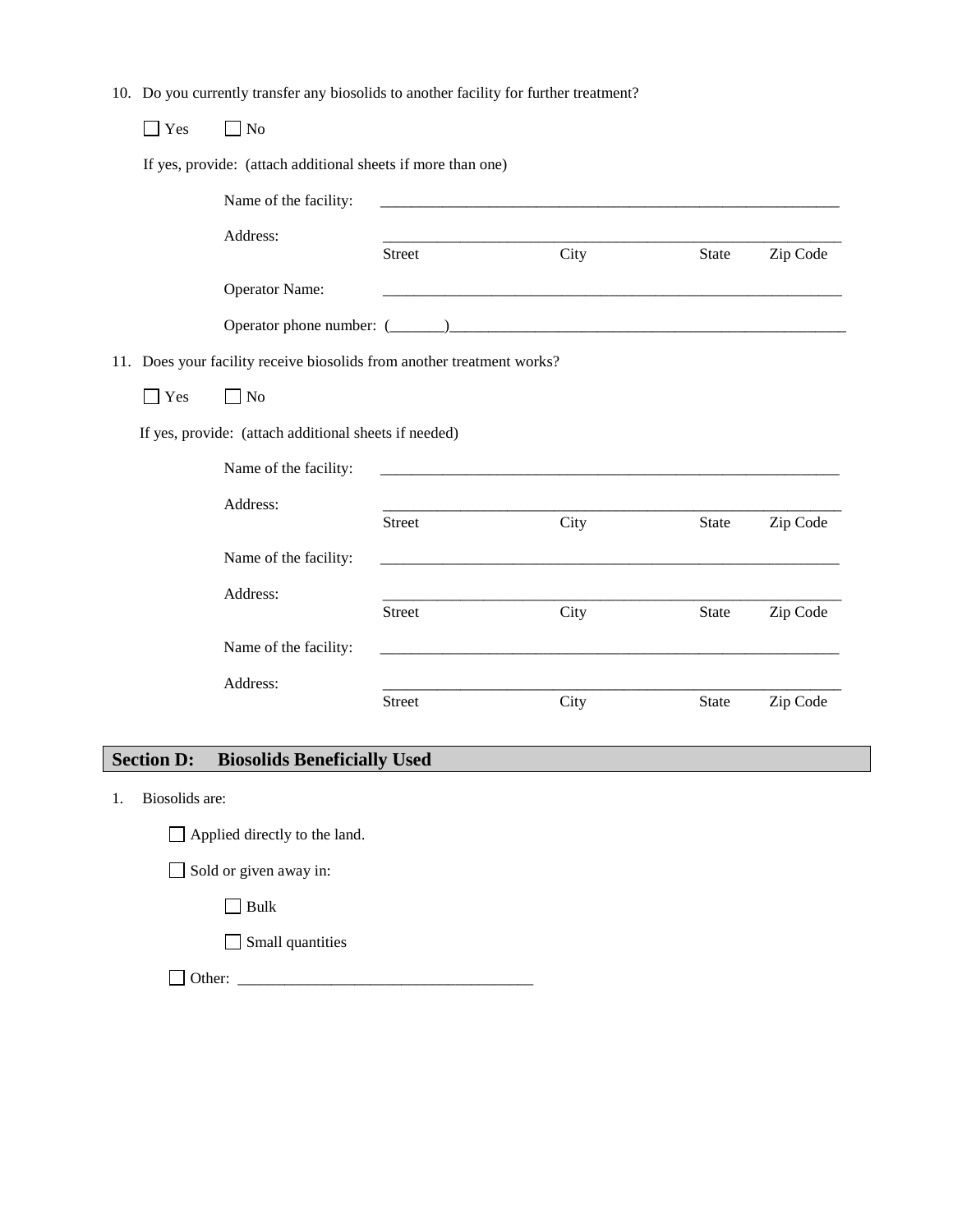2. If you depend on another party to apply your biosolids, provide the name of the operator/contractor and the location of the facilities managed (attach additional sheets if necessary):

| Address                                                                                                                                                                                                                                 | Street                                            | City                                                                       | State | Zip Code |
|-----------------------------------------------------------------------------------------------------------------------------------------------------------------------------------------------------------------------------------------|---------------------------------------------------|----------------------------------------------------------------------------|-------|----------|
|                                                                                                                                                                                                                                         |                                                   |                                                                            |       |          |
|                                                                                                                                                                                                                                         |                                                   |                                                                            |       |          |
| <b>Street</b>                                                                                                                                                                                                                           |                                                   | City                                                                       | State | Zip Code |
|                                                                                                                                                                                                                                         |                                                   |                                                                            |       |          |
| Street                                                                                                                                                                                                                                  |                                                   | City                                                                       | State | Zip Code |
|                                                                                                                                                                                                                                         |                                                   |                                                                            |       |          |
| Street                                                                                                                                                                                                                                  |                                                   | City                                                                       | State | Zip Code |
|                                                                                                                                                                                                                                         |                                                   |                                                                            |       |          |
| Indicate land types or management scenarios you use, and the amount of biosolids (dry tons) in each category<br>during the last calendar year:<br>□ Bulk to agricultural land__________(total dry tons for all agricultural land types) |                                                   |                                                                            |       |          |
| $\Box$ Food crop $\Box$ (subtotal)                                                                                                                                                                                                      |                                                   |                                                                            |       |          |
|                                                                                                                                                                                                                                         |                                                   | Feed crop____________(subtotal of agricultural land; total for feed crops) |       |          |
|                                                                                                                                                                                                                                         |                                                   | Range land___________(subtotal for feed crops)                             |       |          |
|                                                                                                                                                                                                                                         | Pasture_________________(subtotal for feed crops) |                                                                            |       |          |
| Fiber crop_________(subtotal)<br>Bulk to forest land_____________(total to forest land)                                                                                                                                                 |                                                   |                                                                            |       |          |
| Bulk to public contact site_________(total to public contact site)                                                                                                                                                                      |                                                   |                                                                            |       |          |
| Bulk to land reclamation site________(total to land reclamation sites)                                                                                                                                                                  |                                                   |                                                                            |       |          |
| Bulk to lawn or home garden_________(total to lawns or home gardens)                                                                                                                                                                    |                                                   |                                                                            |       |          |
| Sold or given away in a bag or other container<br>(total in bags or other containers)                                                                                                                                                   |                                                   |                                                                            |       |          |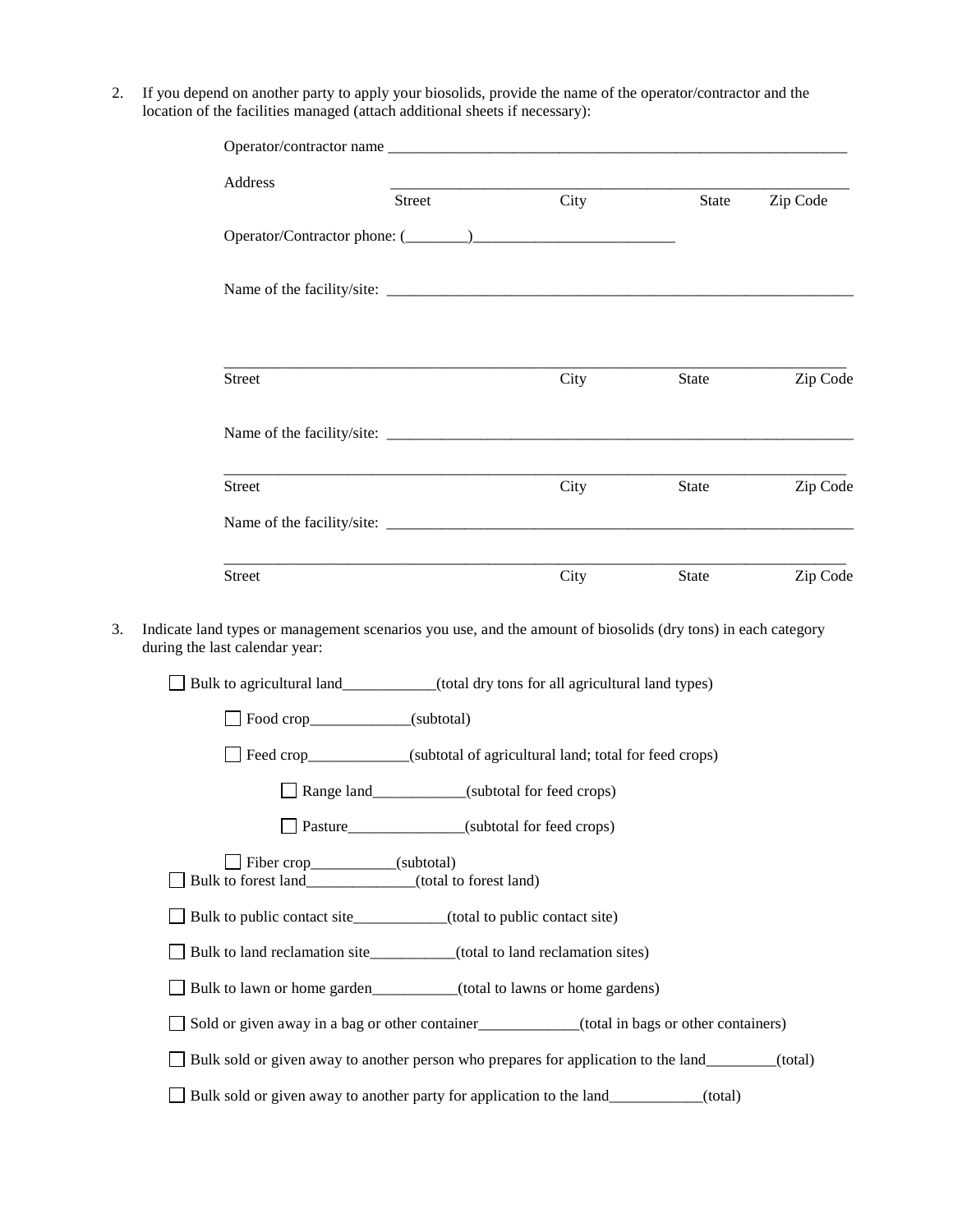4. Total sold, given away, or applied to the land during the previous calendar year (dry tons)\_\_\_\_\_\_\_\_\_\_\_\_\_

#### **Section E: Land Application Plans (not required for EQ biosolids unless otherwise specified)**

#### *You must attach a site specific land application plan for each site where you are presently applying or are proposing to apply biosolids to the land.*

1. Are all land application sites currently planned for use identified in an attached site specific land application plan?

 $\Box$  Yes  $\Box$  No If no, a site specific land application plan must be submitted before biosolids can be applied

- 2. If no to 1 above, a General Land Application Plan is required with this application to secure the right to propose new sites at a later date. *See Appendices 1 & 2 for contents of site specific and general land application plans.*
- 4. Facilities not providing a land application plan for their exceptional quality biosolids must provide a management contingency plan with this application addressing how they will manage their biosolids in the event they fail exceptional quality standards.

\_\_\_\_\_\_\_\_\_\_\_\_\_\_\_\_\_\_\_\_\_\_\_\_\_\_\_\_\_\_\_\_\_\_\_\_\_\_\_\_\_\_\_\_\_\_\_\_\_\_\_\_\_\_\_\_\_\_\_\_\_\_\_\_\_\_\_\_\_\_\_\_\_\_\_\_\_\_\_\_\_\_\_\_\_\_\_\_\_\_\_\_ \_\_\_\_\_\_\_\_\_\_\_\_\_\_\_\_\_\_\_\_\_\_\_\_\_\_\_\_\_\_\_\_\_\_\_\_\_\_\_\_\_\_\_\_\_\_\_\_\_\_\_\_\_\_\_\_\_\_\_\_\_\_\_\_\_\_\_\_\_\_\_\_\_\_\_\_\_\_\_\_\_\_\_\_\_\_\_\_\_\_\_\_ \_\_\_\_\_\_\_\_\_\_\_\_\_\_\_\_\_\_\_\_\_\_\_\_\_\_\_\_\_\_\_\_\_\_\_\_\_\_\_\_\_\_\_\_\_\_\_\_\_\_\_\_\_\_\_\_\_\_\_\_\_\_\_\_\_\_\_\_\_\_\_\_\_\_\_\_\_\_\_\_\_\_\_\_\_\_\_\_\_\_\_\_ \_\_\_\_\_\_\_\_\_\_\_\_\_\_\_\_\_\_\_\_\_\_\_\_\_\_\_\_\_\_\_\_\_\_\_\_\_\_\_\_\_\_\_\_\_\_\_\_\_\_\_\_\_\_\_\_\_\_\_\_\_\_\_\_\_\_\_\_\_\_\_\_\_\_\_\_\_\_\_\_\_\_\_\_\_\_\_\_\_\_\_\_ \_\_\_\_\_\_\_\_\_\_\_\_\_\_\_\_\_\_\_\_\_\_\_\_\_\_\_\_\_\_\_\_\_\_\_\_\_\_\_\_\_\_\_\_\_\_\_\_\_\_\_\_\_\_\_\_\_\_\_\_\_\_\_\_\_\_\_\_\_\_\_\_\_\_\_\_\_\_\_\_\_\_\_\_\_\_\_\_\_\_\_\_

- 5. Are any local permits required for your facility or for the biosolids application sites?
	- $\Box$  Yes  $\Box$  No

If yes, list here or describe in attached Site Specific Land Application Plan(s):

#### **Section F: Surface Disposal of Biosolids**

1. Do you own or operate a surface disposal site?

| PS<br>$\sim$<br>$\sim$ | Nο<br>ı |
|------------------------|---------|
|------------------------|---------|

a. Unit name or number:

b. Unit location:

|    | Street or Route #                                                                                                                          |            | City<br><b>State</b> | Zip Code |
|----|--------------------------------------------------------------------------------------------------------------------------------------------|------------|----------------------|----------|
|    | County                                                                                                                                     | Section    | Township             | Range    |
|    | Latitude                                                                                                                                   | Longitude  |                      |          |
|    | Method of latitude/longitude determination                                                                                                 |            |                      |          |
|    | <b>USGS</b><br>Field Survey                                                                                                                | <b>GPS</b> | Other                |          |
| c. | Topographic map. Provide a topographic map (or other appropriate map if a topographic map is unavailable)<br>that shows the site location. |            |                      |          |

d. Amount of biosolids placed on the active biosolids unit per 365-day period (total dry tons):\_\_\_\_\_\_\_\_\_\_\_\_\_\_\_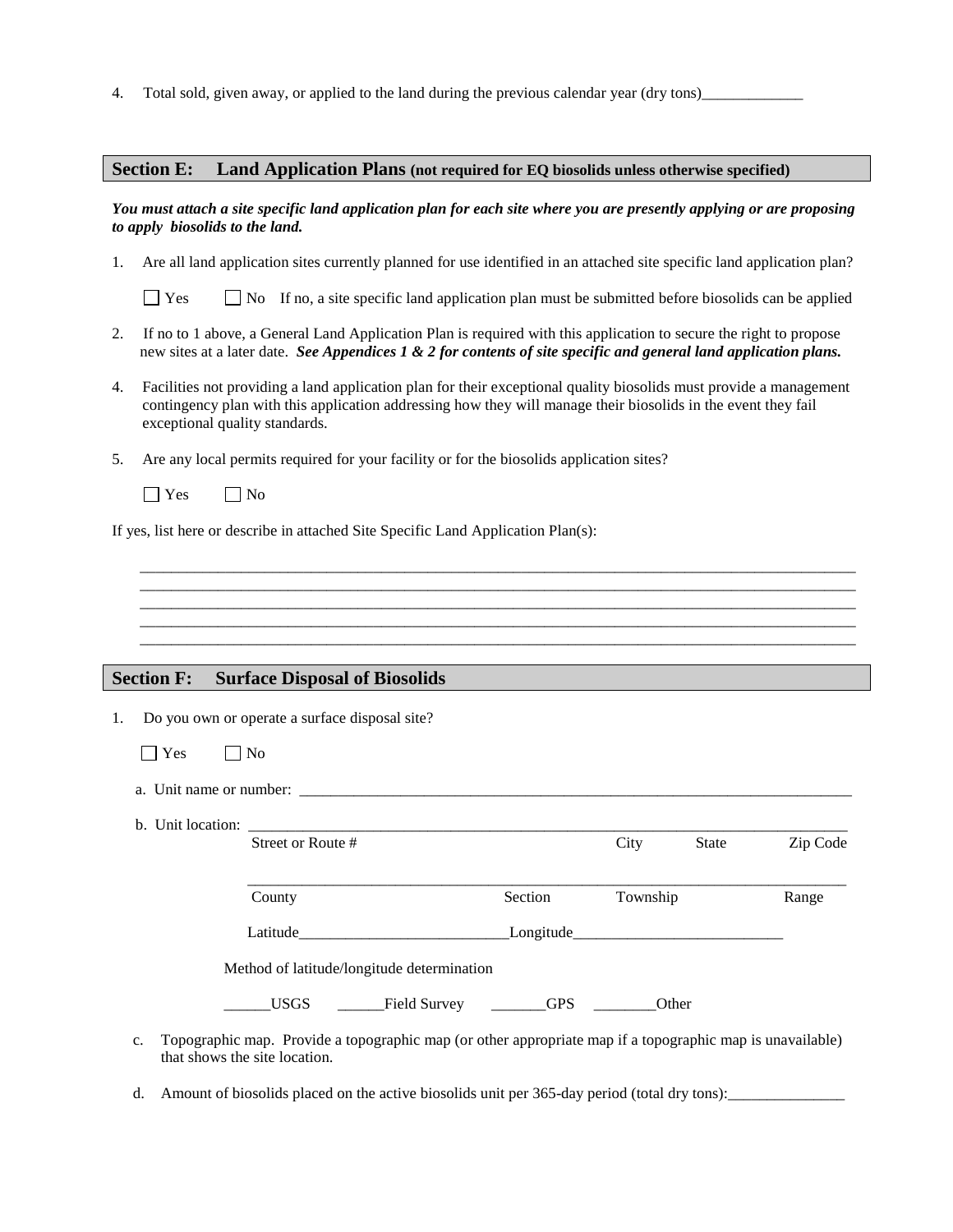- e. Amount of biosolids placed on the active biosolids unit over the life of the unit (total dry tons):\_\_\_\_\_\_\_\_\_\_\_\_
- f. Does the biosolids unit have a liner with a maximum hydraulic conductivity of 1E-7 cm/sec?

 $\Box$  Yes  $\Box$  No

If yes, describe the liner (or attach a description):

g. Does the active biosolids unit have a leachate collection system?

| v |  |
|---|--|

If yes, describe the leachate collection system (or attach a description). Also, describe the method used for leachate disposal and provide the numbers of any Federal, State, or local permit(s) for leachate disposal:

\_\_\_\_\_\_\_\_\_\_\_\_\_\_\_\_\_\_\_\_\_\_\_\_\_\_\_\_\_\_\_\_\_\_\_\_\_\_\_\_\_\_\_\_\_\_\_\_\_\_\_\_\_\_\_\_\_\_\_\_\_\_\_\_\_\_\_\_\_\_\_\_\_\_\_\_\_\_\_\_\_\_\_\_\_\_\_\_\_\_\_\_ \_\_\_\_\_\_\_\_\_\_\_\_\_\_\_\_\_\_\_\_\_\_\_\_\_\_\_\_\_\_\_\_\_\_\_\_\_\_\_\_\_\_\_\_\_\_\_\_\_\_\_\_\_\_\_\_\_\_\_\_\_\_\_\_\_\_\_\_\_\_\_\_\_\_\_\_\_\_\_\_\_\_\_\_\_\_\_\_\_\_\_\_ \_\_\_\_\_\_\_\_\_\_\_\_\_\_\_\_\_\_\_\_\_\_\_\_\_\_\_\_\_\_\_\_\_\_\_\_\_\_\_\_\_\_\_\_\_\_\_\_\_\_\_\_\_\_\_\_\_\_\_\_\_\_\_\_\_\_\_\_\_\_\_\_\_\_\_\_\_\_\_\_\_\_\_\_\_\_\_\_\_

\_\_\_\_\_\_\_\_\_\_\_\_\_\_\_\_\_\_\_\_\_\_\_\_\_\_\_\_\_\_\_\_\_\_\_\_\_\_\_\_\_\_\_\_\_\_\_\_\_\_\_\_\_\_\_\_\_\_\_\_\_\_\_\_\_\_\_\_\_\_\_\_\_\_\_\_\_\_\_\_\_\_\_\_\_\_\_\_\_\_\_\_ \_\_\_\_\_\_\_\_\_\_\_\_\_\_\_\_\_\_\_\_\_\_\_\_\_\_\_\_\_\_\_\_\_\_\_\_\_\_\_\_\_\_\_\_\_\_\_\_\_\_\_\_\_\_\_\_\_\_\_\_\_\_\_\_\_\_\_\_\_\_\_\_\_\_\_\_\_\_\_\_\_\_\_\_\_\_\_\_\_\_\_\_ \_\_\_\_\_\_\_\_\_\_\_\_\_\_\_\_\_\_\_\_\_\_\_\_\_\_\_\_\_\_\_\_\_\_\_\_\_\_\_\_\_\_\_\_\_\_\_\_\_\_\_\_\_\_\_\_\_\_\_\_\_\_\_\_\_\_\_\_\_\_\_\_\_\_\_\_\_\_\_\_\_\_\_\_\_\_\_\_\_

h. Is the boundary of the active biosolids unit less than 150 meters from the property line of the surface disposal site?

 $\Box$  Yes  $\Box$  No

If yes, provide the actual distance in meters:

Provide the following information:

Remaining capacity of active biosolids unit (dry tons): \_\_\_\_\_\_\_\_\_\_\_\_\_\_\_\_\_\_\_\_\_\_\_\_\_\_\_\_\_\_\_\_\_\_\_\_\_\_\_

Anticipated closure date for active biosolids unit, if known:

Provide, with this application, a copy of any closure plan that has been developed for this active biosolids unit.

\_\_\_\_\_\_\_\_\_\_\_\_\_\_\_\_\_\_\_\_\_\_\_\_\_\_\_\_\_\_\_\_\_\_\_\_\_\_\_\_\_\_\_\_\_\_\_\_\_\_\_\_\_\_\_\_\_\_\_\_\_\_\_\_\_\_\_\_\_\_\_\_\_\_\_\_\_\_\_\_\_\_\_\_\_\_\_\_ \_\_\_\_\_\_\_\_\_\_\_\_\_\_\_\_\_\_\_\_\_\_\_\_\_\_\_\_\_\_\_\_\_\_\_\_\_\_\_\_\_\_\_\_\_\_\_\_\_\_\_\_\_\_\_\_\_\_\_\_\_\_\_\_\_\_\_\_\_\_\_\_\_\_\_\_\_\_\_\_\_\_\_\_\_\_\_\_ \_\_\_\_\_\_\_\_\_\_\_\_\_\_\_\_\_\_\_\_\_\_\_\_\_\_\_\_\_\_\_\_\_\_\_\_\_\_\_\_\_\_\_\_\_\_\_\_\_\_\_\_\_\_\_\_\_\_\_\_\_\_\_\_\_\_\_\_\_\_\_\_\_\_\_\_\_\_\_\_\_\_\_\_\_\_\_\_ \_\_\_\_\_\_\_\_\_\_\_\_\_\_\_\_\_\_\_\_\_\_\_\_\_\_\_\_\_\_\_\_\_\_\_\_\_\_\_\_\_\_\_\_\_\_\_\_\_\_\_\_\_\_\_\_\_\_\_\_\_\_\_\_\_\_\_\_\_\_\_\_\_\_\_\_\_\_\_\_\_\_\_\_

#### **Section G: Facility Sampling Plan**

1. Does your facility have a Biosolids Sampling Plan?

 $\Box$  Yes  $\Box$  No

- a. If yes, submit a copy with this application.
- b. If no, explain how your sampling is done:

c.  $\Box$  No sampling is done.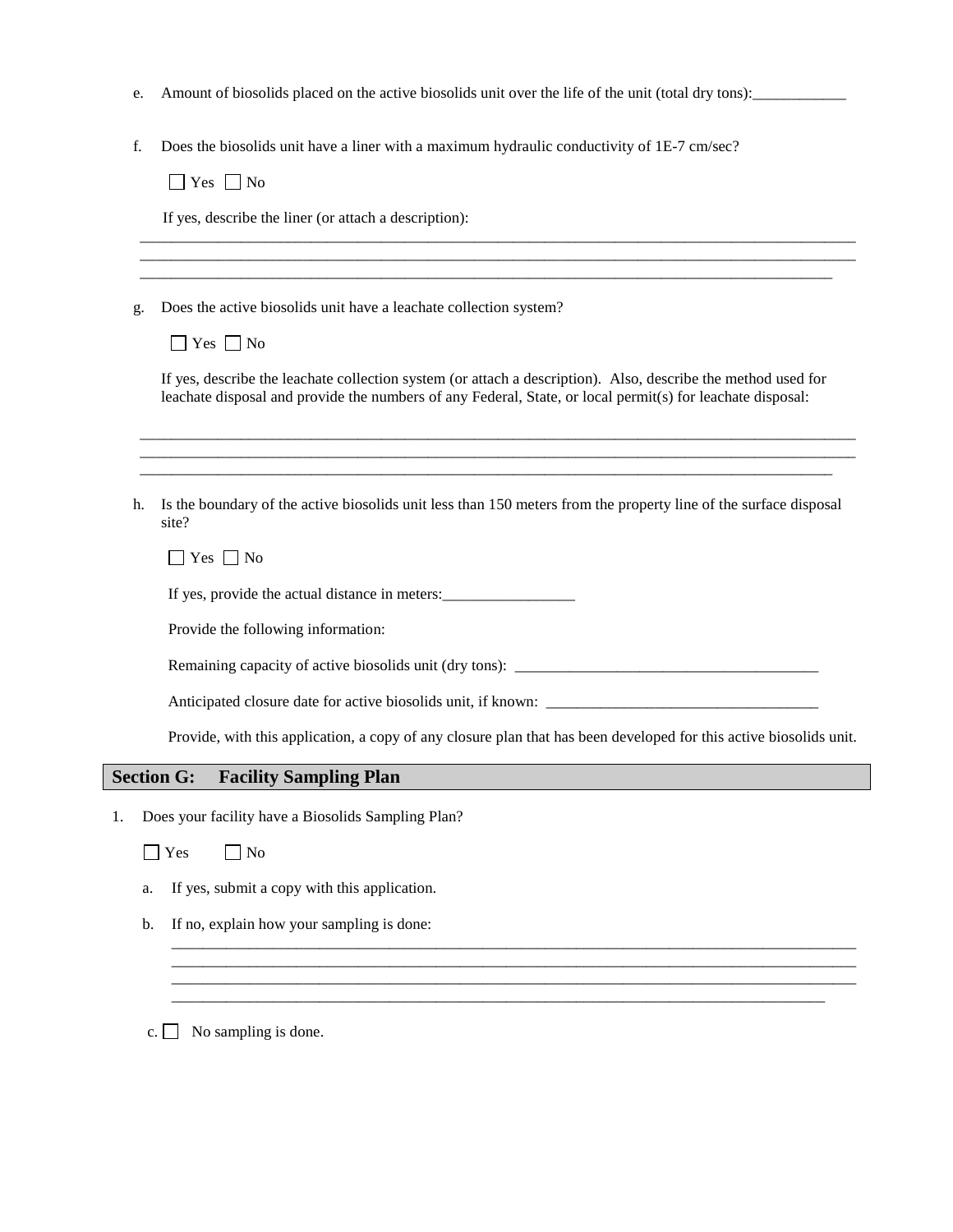### **Section H: Landfill Disposal of Biosolids**

1. Do you currently dispose or do you plan to dispose of any biosolids on other than an emergency basis?

 $\Box$  Yes  $\Box$  No

If yes,

Disposal is a temporary management option which will not exceed five years in length

Disposal is planned as a long-term management option

2. Approximate quantities to be disposed (in dry tons)

### **Section I: Attachment Checklist**

Please check boxes to indicate any attachments you are including with your permit application.

| <b>Treatment Plant Schematic</b>  |  |
|-----------------------------------|--|
|                                   |  |
|                                   |  |
|                                   |  |
| Facility Biosolids Sampling Plan  |  |
| Contingency Plan for EQ Biosolids |  |
|                                   |  |
|                                   |  |
|                                   |  |
|                                   |  |

- 1. Contents of Site Specific Land Application Plans
- 2. Contents of General Land Application Plans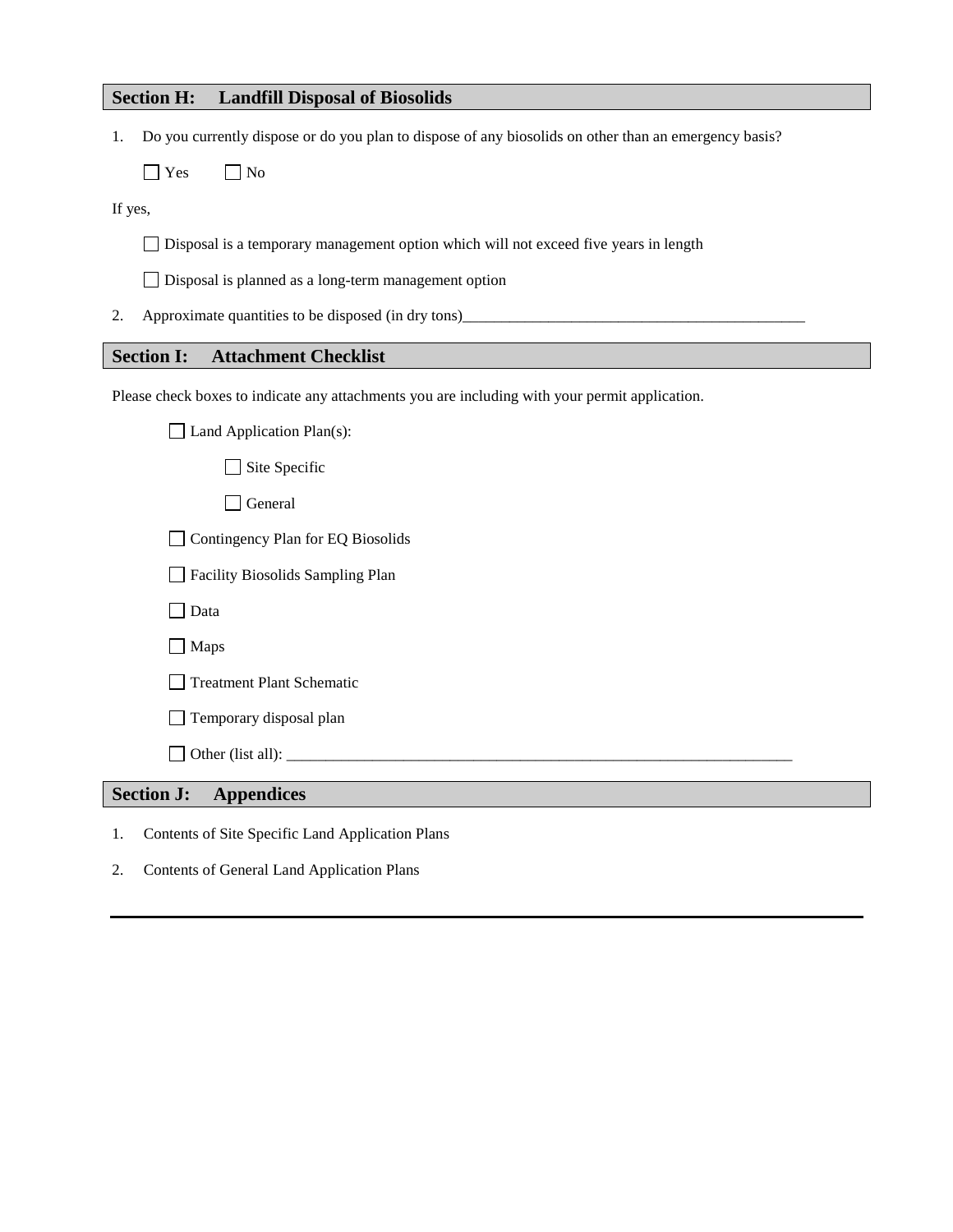#### **Certification Statement**

"I certify under penalty of law that this document and all attachments were prepared under my direction or supervision in accordance with a system designed to assure that qualified personnel properly gather and evaluate the information submitted. Based on my inquiry of the person or persons who manage the system, or those persons directly responsible for gathering the information, the information submitted is, to the best of my knowledge and belief, true, accurate, and complete. I am aware that there are significant penalties for submitting false information, including the possibility of fine and imprisonment for knowing violations. In addition, I certify that I am aware of the terms and conditions of the Individual Permit for Biosolids Management and I agree to comply with those requirements."

| Signature_   | Date             |
|--------------|------------------|
| <b>Title</b> | Telephone number |

*Upon request of the permitting authority, you must submit any other information necessary to assess biosolids/septage use or disposal practices at your facility or identify appropriate permitting requirements.*

# Submit form to: SD Department of Agriculture and Natural Resources 523 East Capitol Avenue Pierre, SD 57501

Attention: State Biosolids Coordinator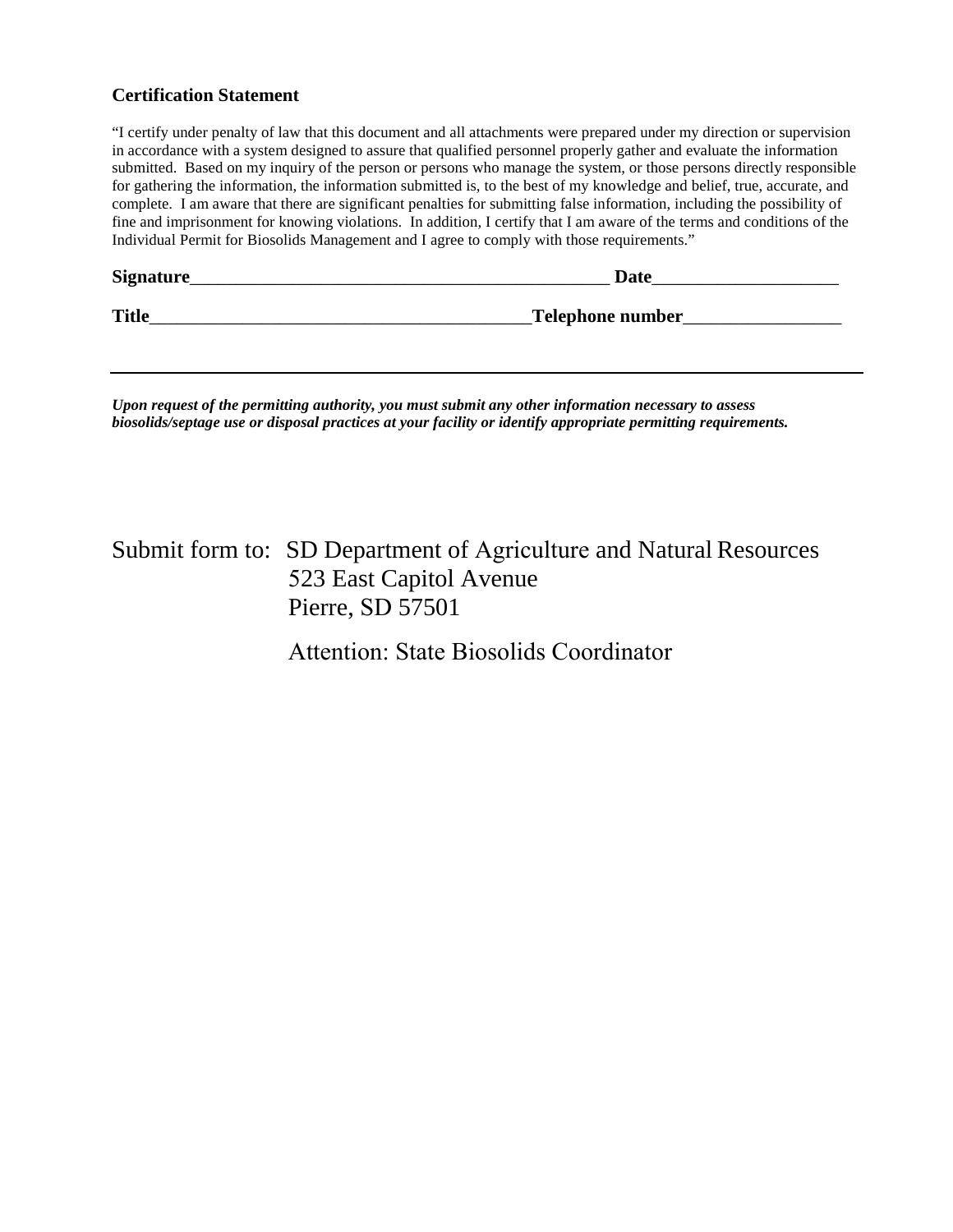# **Appendix 1**

### **Contents of Site Specific Land Application Plans**

A site specific land application plan is required for every site where non-exceptional quality biosolids are applied to the land.

Site specific land application plan(s) must provide information necessary to determine if a site is appropriate for land application of biosolids. Your site specific land application plan(s) must provide a description of how the site(s) will be managed and, at a minimum, the following information:

- 1) Whether or not it is known or can be determined that biosolids containing pollutants in excess of the values in Table 3 of Appendix 1 of this permit have ever been applied to the site, and if so:
	- The date(s) when the biosolids were applied (if known);
	- The amount of biosolids applied (if known);
	- The concentration of pollutants in the biosolids (if known);
	- The area(s) of the site to which biosolids were applied (if known);
- 2) A discussion of the types of crops grown or expected to be grown, their intended end use (e.g. pasture grass for a feed crop, corn as a food crop), and the current distribution of crops on the site;
- 3) An explanation of how agronomic rates will be determined during the life of the site along with any currently available calculations. Whenever agronomic rates are determined or conditions change (i.e. a change in crops or agronomic rates) an update of the agronomic rate calculations must be filed with the department;
- 4) Method(s) of application;
- 5) Seasonal and daily timing of biosolids applications;
- 6) Any available data from soils, surface water, or groundwater monitoring collected from the site within the last two years, and any proposed new monitoring or continuation of existing monitoring programs;
- 7) The name of the county where biosolids will be applied;
- 8) A description of how biosolids will be stored at the site and also addressing related off-site storage;
- 9) Site map(s) showing:
	- The means of access to the facility and location by street address if applicable; a copy of the assessor's plat map(s) with the application area(s) clearly shown or the latitude and longitude of the approximate center of each land application site (with section, township, and range), and other means of identifying the location as appropriate and available;
	- The number of acres in the site: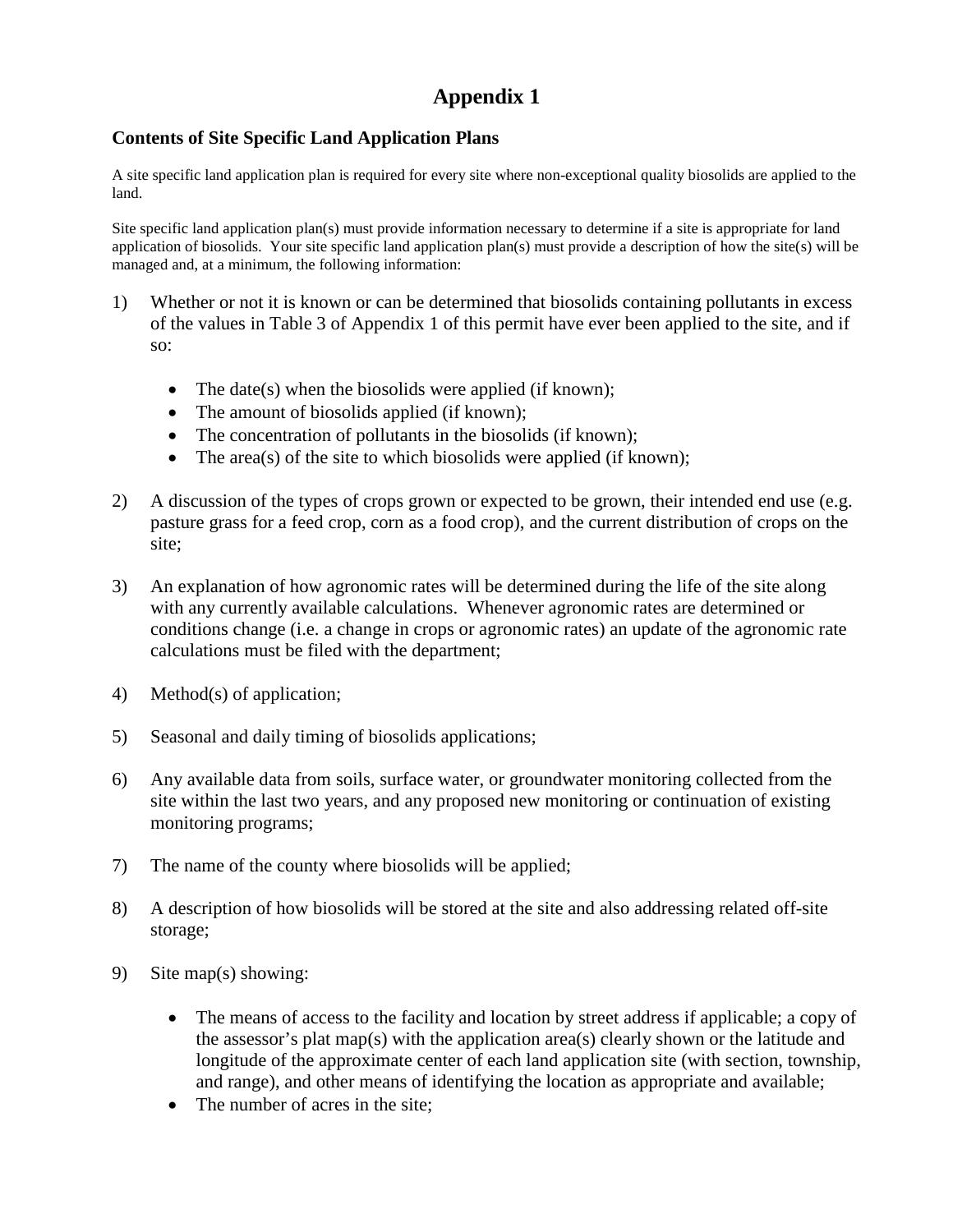- Location and extent of any wetlands on the site;
- A topographic relief of the application site and surrounding areas;
- Adjacent properties and uses and their zoning classification;
- Any seasonal surface water bodies located on the site or perennial surface water bodies within  $\frac{1}{4}$  mile of the city;
- The location of any wells within <sup>1</sup>/4 mile of the site that are listed in public records or otherwise known to you, whether for domestic, irrigation, or other purposes;
- The width of buffer zones to surface waters, property boundaries, and other features requiring buffers;
- The presence and extent of any threatened or endangered species or related critical habitat;
- Any portion of the site that falls within a wellhead protection area;
- The location and size of any areas which will be used to store biosolids.
- 10) If the seasonal groundwater is three feet or less below the surface, a management plan describing how you will protect groundwater. For example, your plan may limit applications to the time of year when groundwater is receding to less than three feet and growing vegetation will use the nitrogen in the biosolids.
- 11) A description of how access to the site will be restricted (i.e. signs posted around the site or other approved method of access restriction).
- 12) Written approval of the landowner when bulk biosolids which do not meet standards for exceptional quality biosolids will be applied to the land.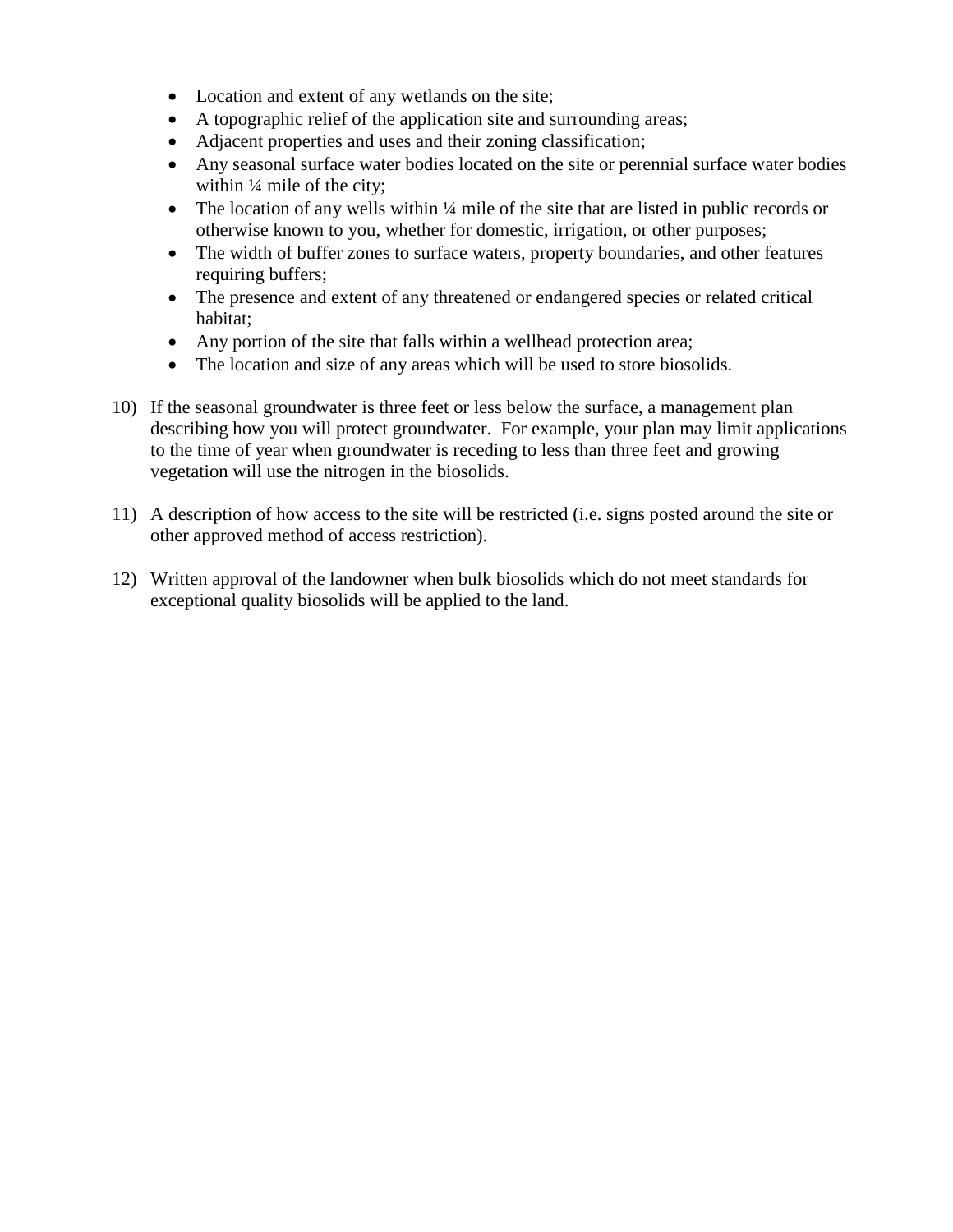## **Appendix 2**

#### **Contents of General Land Application Plans**

A general land application plan is required when all biosolids sites are not identified in the permit application submitted for coverage under the South Dakota Surface Water Discharge Program Individual Permit for Biosolids Management.

- 1) Describe the geographical area covered by the plan, including the names of all counties where biosolids will be applied;
- 2) Identify site selection criteria;
- 3) Describe how sites will be managed;
- 4) Provide for advance notice to the department new or expanded land application sites. The advance notice must be at least 30 days, to allow time for the department to object prior to the biosolids applications.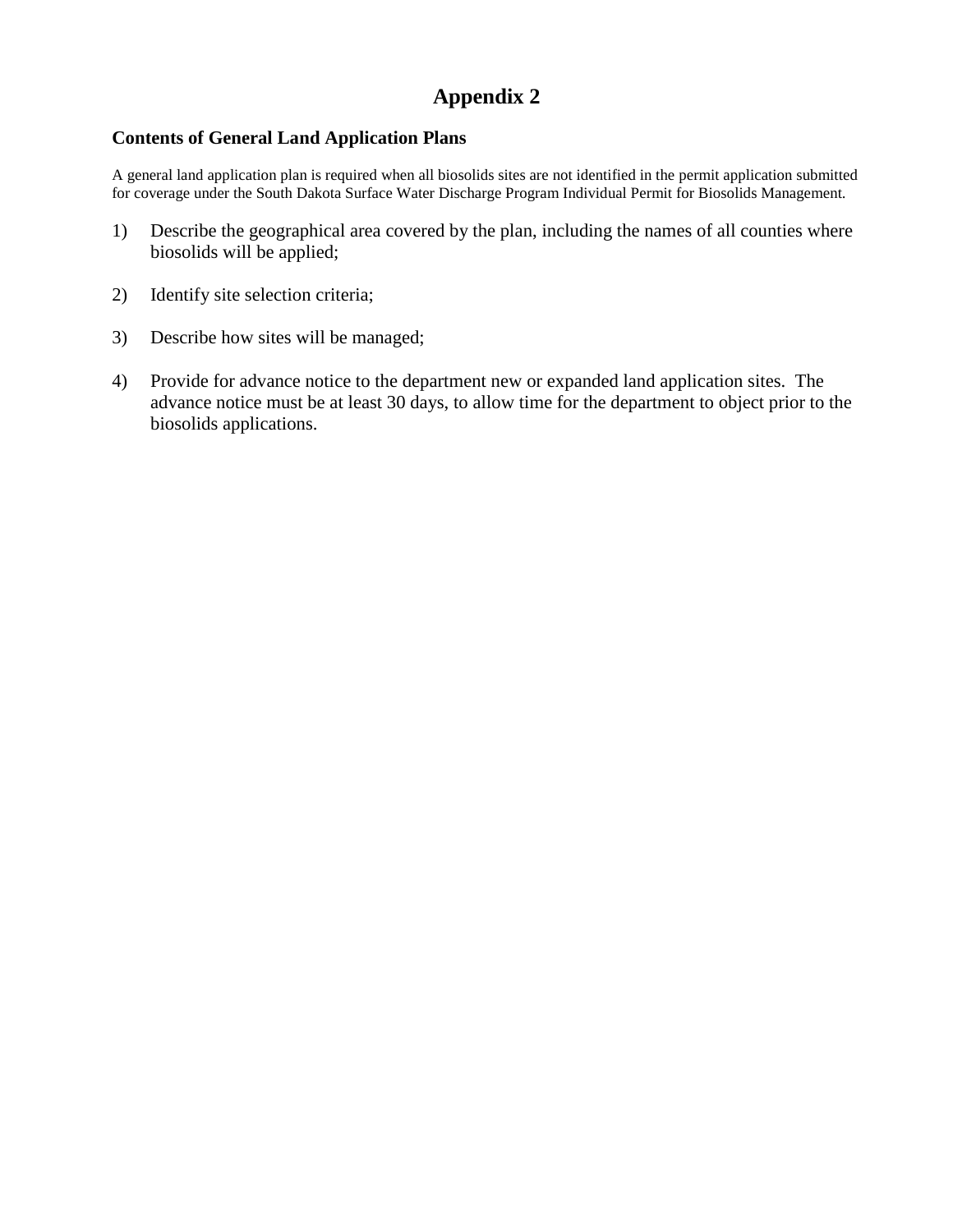### **STATE OF SOUTH DAKOTA**

### **BEFORE THE SECRETARY OF**

### **THE DEPARTMENT OF AGRICULTURE AND NATURAL RESOURCES**

| IN THE MATTER OF THE<br><b>APPLICATION OF</b> |                         |
|-----------------------------------------------|-------------------------|
|                                               | <b>CERTIFICATION OF</b> |
| <b>STATE OF</b>                               | <b>APPLICANT</b>        |
| <b>COUNTY OF</b>                              |                         |

I, \_\_\_\_\_\_\_\_\_\_\_\_\_\_\_\_\_\_\_\_\_\_\_\_\_\_\_\_\_\_\_\_\_\_\_\_, the applicant in the above matter after being duly sworn upon oath hereby certify the following information in regard to this application:

I have read and understand South Dakota Codified Law Section 1-41-20which provides:

*"The secretary may reject an application for any permit filed pursuant to Titles 34A or 45, including any application by any concentrated swine feeding operation for authorization to operate under a general permit, upon making a specific finding that:* 

*(1) The applicant is unsuited or unqualified to perform the obligations of a permit holder based upon a finding that the applicant, any officer, director, partner, or resident general manager of the facility for which application has been made:*

*(a) Has intentionally misrepresented a material fact in applying for a permit;*

*(b) Has been convicted of a felony or other crime involving moral turpitude;*

*(c) Has habitually and intentionally violated environmental laws of any state or the*

*United States which have caused significant and material environmental damage; (d) Has had any permit revoked under the environmental laws of any state or the United States; or*

*(e) Has otherwise demonstrated through clear and convincing evidence of previous actions that the applicant lacks the necessary good character and competency to reliably carry out the obligations imposed by law upon the permit holder; or*

*(2) The application substantially duplicates an application by the same applicant denied within the past five years which denial has not been reversed by a court of competent jurisdiction. Nothing in this subdivision may be construed to prohibit an applicant from submitting a new application for a permit previously denied, if the new application represents a good faith attempt by the applicant to correct the deficiencies that served as the basis for the denial in the original application.*

*All applications filed pursuant to Titles 34A and 45 shall include a certification, sworn to under oath and signed by the applicant, that he is not disqualified by reason of this section from obtaining a permit. In the absence of evidence to the contrary, that certification shall constitute a prima facie showing of the suitability and qualification of the applicant. If at any point in the application review, recommendation or hearing process, the secretary finds the applicant has intentionally made any material misrepresentation of fact in regard to this certification,*